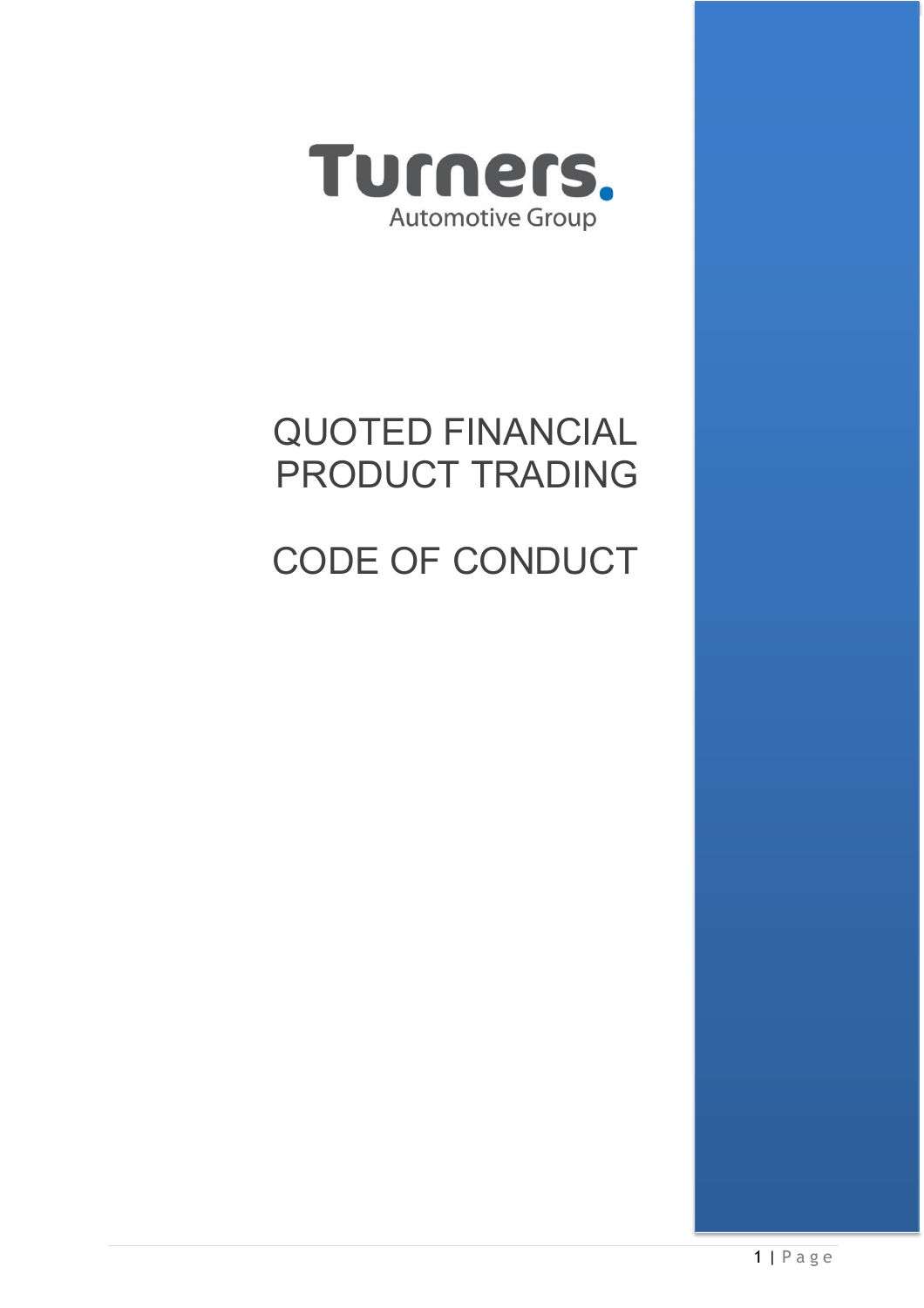# Table of Contents

Version Control

| <b>Author/Contributor</b> | <b>Version</b> | Date      | <b>Comments</b>                        |
|---------------------------|----------------|-----------|----------------------------------------|
| Lisa Collins              | V4.0           | 4/2022    | Annual review, multiple changes. Board |
|                           |                |           | approved 18.5.2022                     |
| Lisa Collins              | V3.0           | 4/2021    | Name change of Audit & Risk Management |
|                           |                |           | Committee. Board approved 21.4.2021    |
| Lisa Collins              | V2.0           | 24/6/2020 | Board approved                         |
| Lisa Collins              | v1.0           | 27/3/2018 | Board approved                         |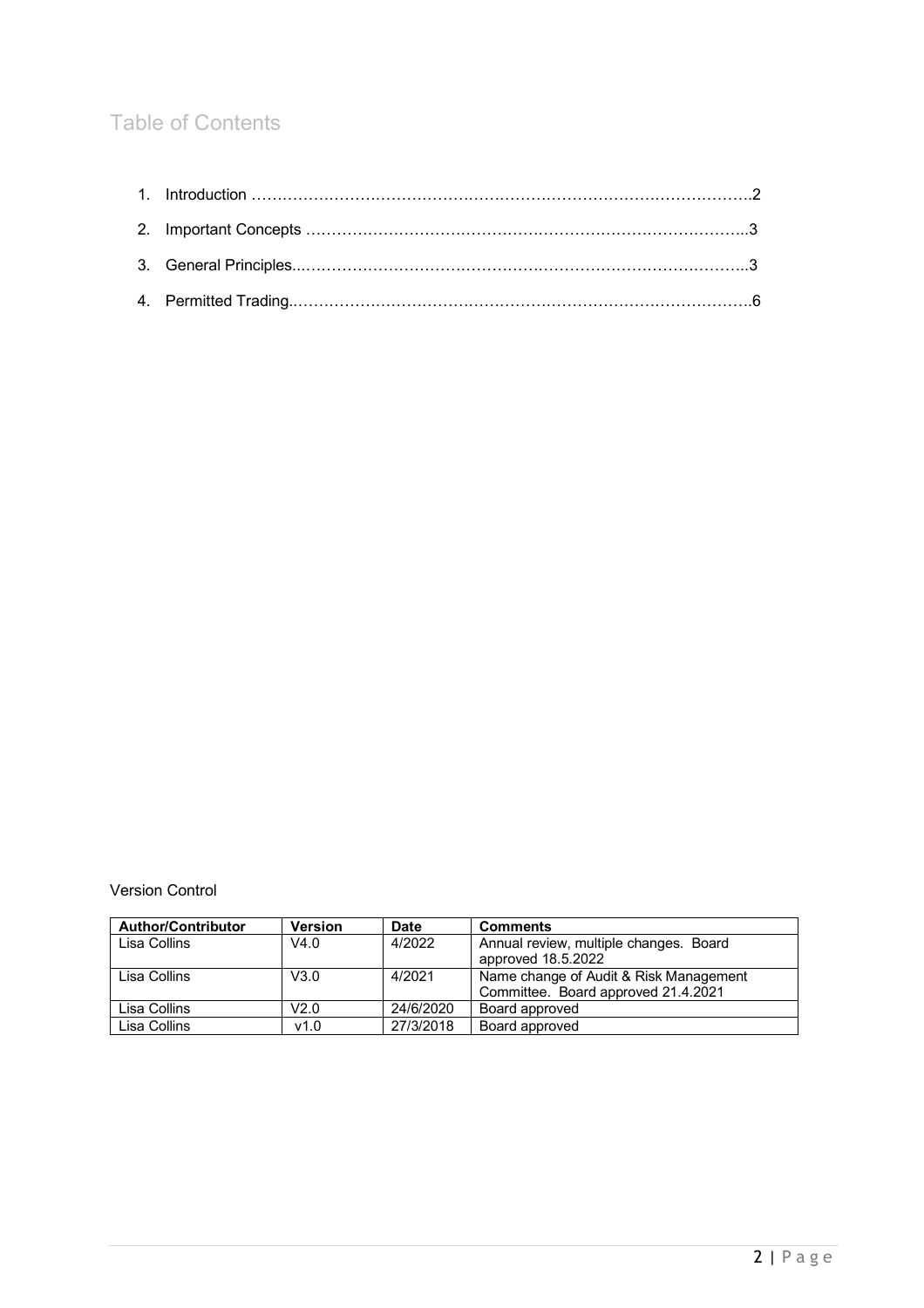# **CODE OF CONDUCT FOR QUOTED FINANCIAL PRODUCT TRADING ("Code")**

# **BY DIRECTORS, SENIOR MANAGERS AND EMPLOYEES OF TURNERS AUTOMOTIVE GROUP LIMITED AND IT'S SUBSIDIARIES**

# **Approved by the Board of Turners Automotive Group Limited (Board)**

# **1. INTRODUCTION**

Insider trading in New Zealand is regulated in New Zealand by the Financial Markets Conduct Act 2013 (the **FMCA**). The basic principle behind the FMCA is to impose liability upon persons who have non-public information concerning a listed issuer that, if it were generally available to the market, would have a material effect on the price of its quoted financial products (in this Code "price sensitive" or "material information") where those persons:

- § Trade in the securities of Turners Automotive Group Limited (the **Company**), or
- § Advise or encourage or procure other persons, directly or indirectly, to trade or hold the Company's quoted financial products, or
- § Disclose the information to others knowing, or where the persons ought reasonably to know, that the other persons might trade in, quoted financial products in the Company,

before that information is published or is otherwise reflected in the market prices. This Code sets out in detail the New Zealand laws regarding insider trading and market manipulation. The Australian insider trading and market manipulation laws are not identical but they are similar.

This Code has been adopted by the Company to regulate trading in the Company's quoted financial products by persons with non-public price sensitive information concerning the Company and other improper use of that information. This Code is intended to explain the impact of the FMCA on directors, senior managers and employees of the Company or a subsidary (**Group**) and to outline a procedure which directors, senior managers and employees must use to buy or sell the Company's quoted financial products.

The requirements imposed by this Code are separate from, and are in addition to, the legal prohibitions on insider trading. Compliance with the procedures in this Code and approval of a trade by the Company does not provide a "safe harbour" defence to a claim against you for insider trading under the FMCA. Therefore it is important that you have a good understanding of your obligations.

Anyone who breaches the insider trading laws under the FMCA will be liable for substantial civil penalties. The maximum penalty in any case will be the greater of:

- The consideration paid for the shares;
- Three times any profit made or loss avoided; or
- NZD \$1,000,000 for an individual and NZD \$5,000,000 in any other case.

In addition, knowingly breaching this law can be a criminal offence. Anyone convicted could face up to 5 years imprisonment or a fine of up to NZD \$500,000 for an individual and NZD \$2,500,000 for a body corporate.

A claim against you for a breach of the insider trading laws under the FMCA will also expose you to substantial legal costs relating to your defence.

Strict compliance with this Code is a condition of employment with the Group. A breach of this Code will result in disciplinary action being taken against you, up to and including termination of your employment.

The Company may monitor the trading of directors, senior managers and employees of the Group as part of its administration of this policy.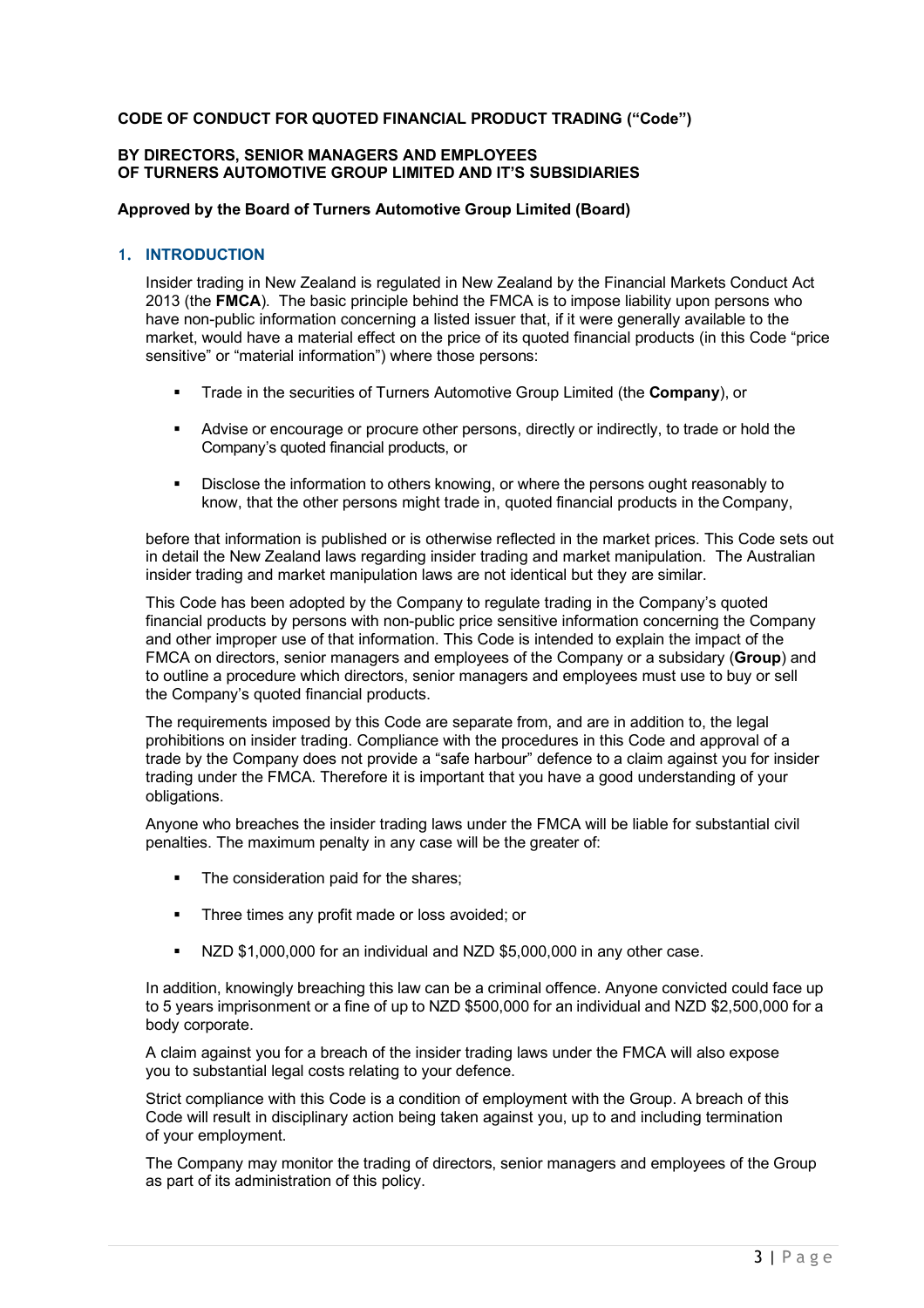This Code has been approved by the Board and may be amended from time to time, by written notice to you.

If you do not understand any part of this Code, or how it applies to you, you should raise the matter with the Group Financial Controller.

#### **2. IMPORTANT CONCEPTS**

The application of the FMCA is based on a number of key concepts including the following:

- In order for there to be a liability, the person buying or selling or tipping the Company's shares must hold "material information". This is defined as information relating to the Company that is not generally available to the market and which a reasonable person would expect to have a material effect on the price of the Company's quoted financial products if it was generally available.
- § "**Material information**" can include rumours, matters of supposition, intentions of a person (including the Company) and information which is not supposition or insufficiently definite to warrant disclosure to the market under the exceptions (discussed below) to the NZX's continuous disclosure rules, and could include (but not limited to) information concerning:
	- The financial performance or financial forecasts of the Company or any of its subsidiaries;
	- § A possible change in the strategic direction of the Company, or any of its subsidiaries;
	- The introduction of an important new product or service;
	- A possible acquisition or sale of any assets or company:
	- The entry into or the likely entry into or termination of material contracts or other business arrangements which are not publicly known;
	- § A possible change in the Company's capital structure;
	- A change in the historical pattern of dividends;
	- Senior management changes:
	- § A material legal claim by or against the Company; or
	- Any other unexpected material liability.
- § "**Quoted financial products**" includes shares, and debt instruments issued by the Company and quoted on a financial products market operated by NZX and/or ASX. Transactions involving either of these instruments are potentially covered by the FMCA.

# **3. GENERAL PRINCIPLES**

#### **3.1 Material Information**

It is illegal for a person who has material information about the Company to:

- buy or sell the Company's quoted financial products;
- advise or encourage any person to buy or sell or hold the Company's quoted financial products;
- advise or encourage any person to advise or encourage another person to buy, sell or hold the Company's quoted financial products;
- **•** disclose the material information to anyone else, including colleagues, family or friends, knowing (or where that person ought to have known) or believing that the other person is likely to use that information to buy or sell or continue to hold, or advise or encourage someone else to buy or sell or hold, the Company's quoted financial products.

This means that you should not do any of the above at a time when you are in possession of nonpublic, material information in relation to the Company's quoted financial products. Although the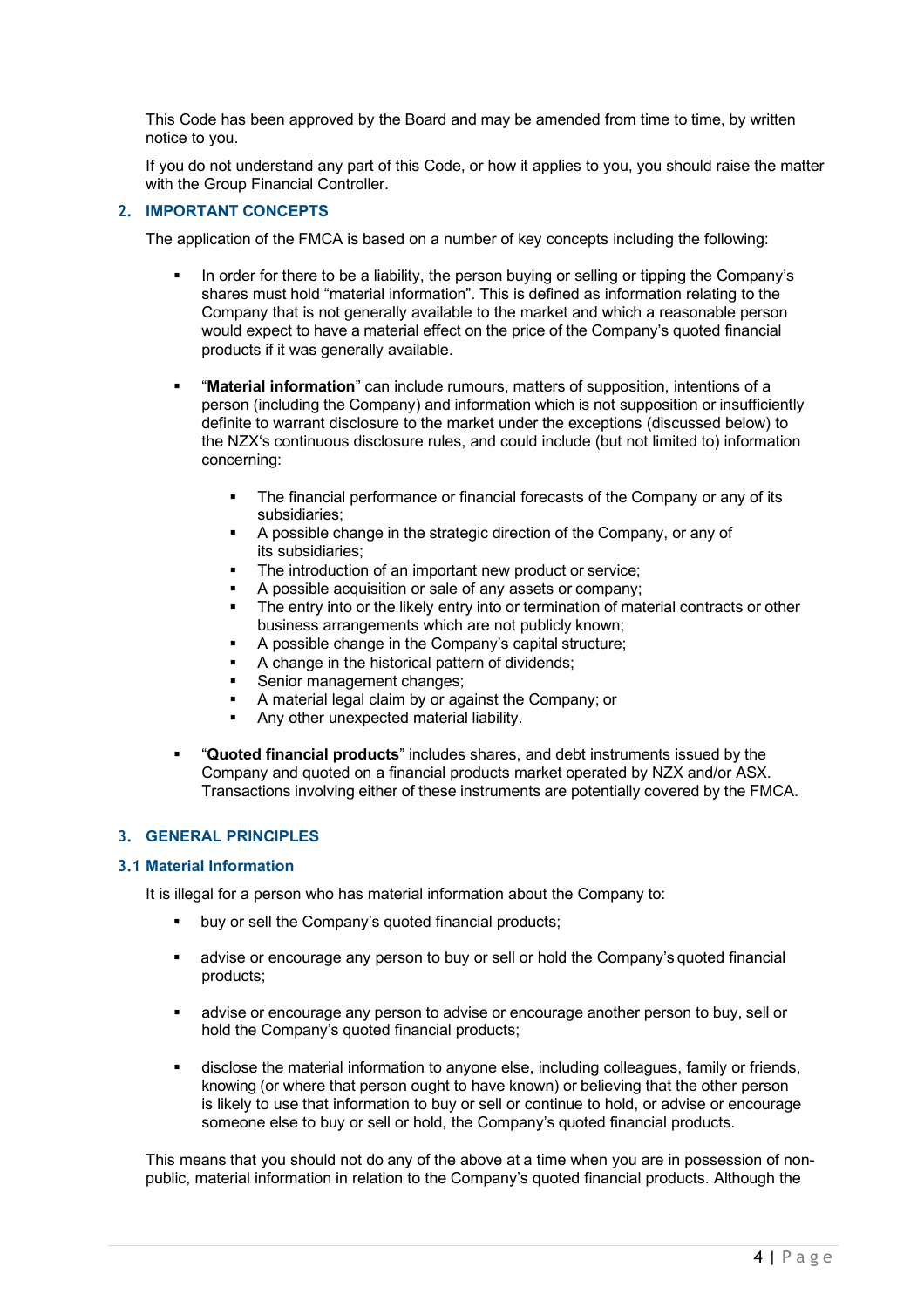FMCA requires that you know the information you hold is "material information", if you ought reasonably to know that, the legislation will still apply.

It does not matter how you come to know the material information, and the FMCA applies irrespective of how you came to receive the said information.

#### **3.2 Relationship to the Continuous Disclosure Regime**

Except in the limited circumstances described below, New Zealand legislation and the NZX Listing Rules require the Company to release immediately to the NZX any material information (as defined above) concerning the Company.

As a result of the operation of this continuous disclosure regime, usually all material information about the Company will be generally available to the market.

"Material information" is generally available to the market:

- immediately upon it being released as an NZX announcement; or
- if it has been made known in a manner that would, or would likely to, bring it to the attention of persons who commonly invest in the Company's quoted financial products and since it was made known a reasonable period has elapsed for the information to be disseminated among those persons; or
- it is likely that investors that commonly invest in the Company's quoted financial products can readily obtain that information, whether by observation, use of expertise, purchase or other means.

However, there are limited circumstances in which immediate disclosure of material information by the Company is not required by the continuous disclosure regime. In these situations, there may be people with material information who would breach the insider trading prohibition if they dealt in quoted financial products at that time or undertook any of the other prohibited acts.

Specifically, the NZX Listing Rules do not require disclosure where:

- a reasonable person would not expect the information to be disclosed; and
- the information is confidential and its confidentiality is maintained; and
- § one or more of the following applies:
	- § it would be a breach of law to disclose the information;or
	- the information concerns an incomplete proposal or negotiation (e.g., the Company has not yet executed a heads of agreement); or
	- § the information comprises matters of supposition or is insufficiently definite to warrant disclosure; or
	- the information is generated for internal management purposes (e.g.,
	- internal management accounts or an internal management report); or
	- the information is a trade secret.

Although information that is satisfied under these conditions does not need to be immediately disclosed under the NZX Listing Rules, it remains material information. If a person deals in the Company's quoted financial products at a time when that person is aware of information (aware being actually aware or ought reasonably to be aware) which, but for a carve-out to the NZX Listing Rules, would need to be disclosed to the market, that person will be in breach of the FMCA.

The Company has an obligation to ensure that the information it disseminates to the market is true and not materially misleading, and criminal liability will arise where knowledge of the breach exists, including large fines of up to NZD \$500,000 for individuals such as directors, senior managers and employees who are involved and NZD \$2,500,000 for companies and/or up to 5 years' imprisonment. Civil liability may also arise.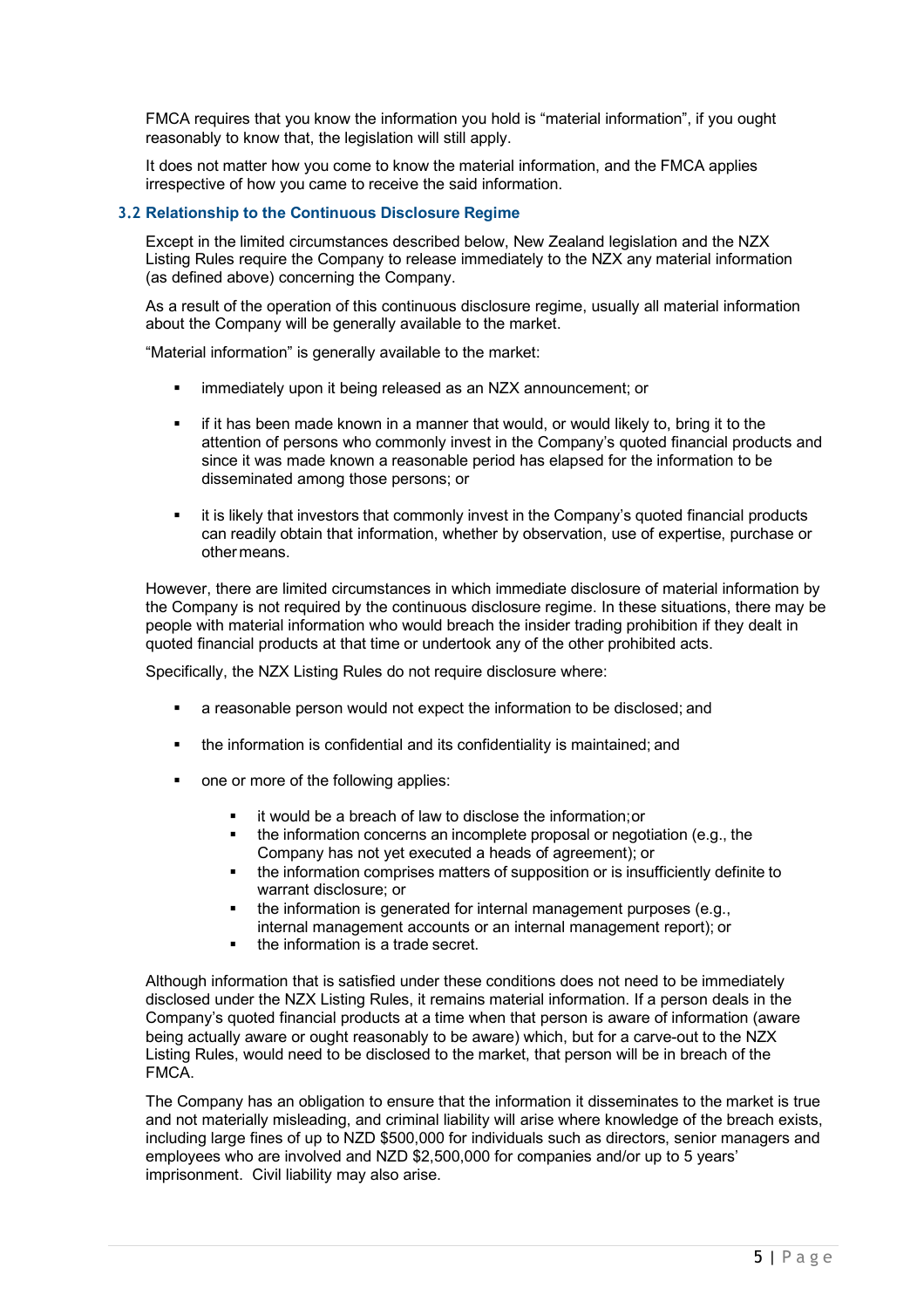Under the FMCA if a public issuer breaches its continuous disclosure obligations, the Financial Markets Authority (**FMA**) can apply to the Court to impose liability on individuals who aid, abet, counsel or procure a contravention of those obligations or were in any way, directly or indirectly, knowingly concerned in, or a party to, the contravention by any other person and can impose the following penalties:

- § a pecuniary penalty up to a maximum of NZD \$1,000,000 for an individual and NZD \$5,000,000 in any other case payable to the Crown; and/or
- § a compensatory order ordering the payment of compensation to a person who has suffered a loss as a result of the breach; and/or
- a civil remedy order, which includes a range of powers including directions restraining actions such as disposals, issues and allotments of shares, payment of distributions and ordering the forfeiture of quoted financial products or cancelling agreements for the acquisition or disposal of quoted financial products.

In the event of a claim by the FMA, a person must prove to the Court on the balance of probabilities that the person took all steps that were reasonable in the circumstances to ensure that the public issuer complied with the continuous disclosure obligations and after doing so the person believed on reasonable grounds that the public issuer was complying with those obligations.

The FMA can also apply to the Court to make a "declaration of a contravention" in relation to a breach of the continuous disclosure provisions, which will act as proof of a contravention for the purposes of any future applications for compensation orders or other civil remedies.

#### **3.3 Disclosure Notice by Directors & Senior Managers**

In addition, directors and senior managers of the Company that acquire or dispose of a "relevant interest" in a security of the Company must disclose that fact within five trading days of the disposal or acquisition to the NZX and in the Company's interest register. That disclosure must be made in the prescribed form. This requirement continues for six months after a person ceases to be a director or senior manager. Senior Managers of the Company are the Group CEO and Group CFO.

# **3.4 Market Manipulation**

The FMCA imposes criminal liability on persons who manipulate the market for an issuer's quoted financial products, by making materially false or misleading statements knowing, or if the person ought reasonably to have known, that the information is likely to induce a person to trade in the quoted financial products or have the effect of increasing, reducing, maintaining, or stabilising the price of those quoted financial products.

It is also an offence to create a false or misleading appearance of trading with respect to either:

- the extent of active trading in the quoted financial products of any public issuer; or
- the supply of, demand for, price for trading in, or value of those quoted financial products.

The person must know or ought to reasonably know that their act or omission will, or is likely to have that effect.

Criminal liability can include large fines of up to NZD \$500,000 for individuals and NZD \$2,500,000 for companies and/or up to 5 years' imprisonment. Civil liability may also arise.

# **3.5 Confidential Information**

In addition to the above, you also have a duty of confidentiality to the Company. You must not reveal any confidential information concerning the Company to a third party unless that party has signed a confidentiality agreement with the Company and you have been authorised to disclose the confidential information. You must also not use confidential information in any way which may injure or cause loss to the Company or use confidential information to gain an advantage for yourself.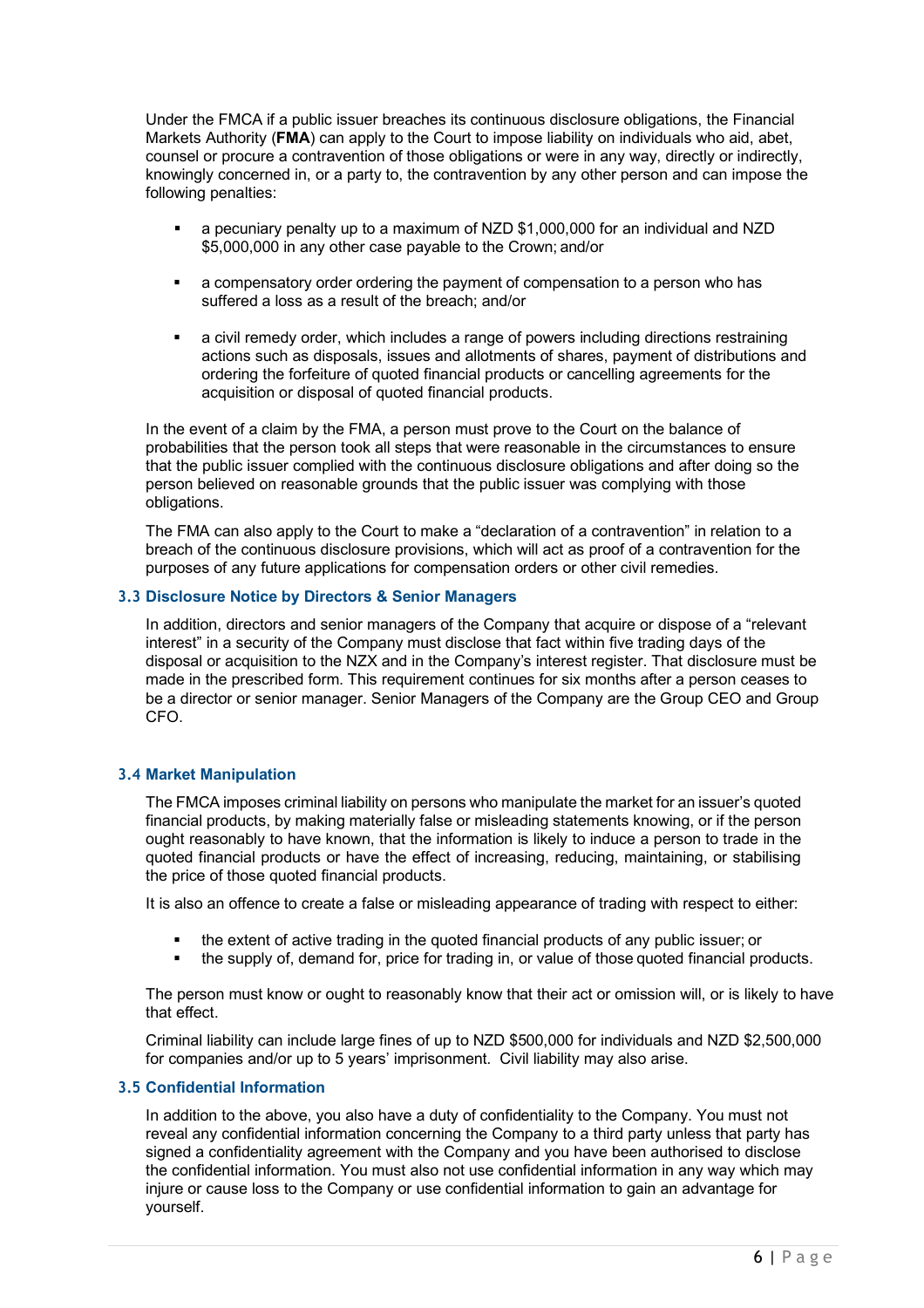You should ensure that external advisors keep the Company's information confidential.

The loss of confidentiality of material non-public information concerning the Company will require the Company to immediately disclose that information to the market, potentially causing significant commercial damage to the Company.

# **4. PERMITTED TRADING**

The Board has determined that in order to minimise the risk of inadvertent breaches of the FMCA and to focus attention on those obligations at the time of any proposed trading in the Company's quoted financial products, all such persons are required to conduct any such trading in accordance with the requirements of the following procedure.

It is important to note that approval by the Company does not amount to a sanction or ratification of any activity that breaches the FMCA.

#### **4.1 Persons covered by Securities Trading Restrictions**

The trading restrictions apply to the following "Restricted Persons":

- All directors of the Company,
- The Chief Executive and all subsidiary Chief Executives/GeneralManagers,
- Company management.
- § Trusts and companies controlled by such persons; and
- § Anyone else either notified by the Group Financial Controller or that has authority and responsibility for planning, directing and controlling the activities of the Company, whether directly or indirectly.

# **4.2 Trading Restrictions for Restricted Persons – Black-out Period**

Restricted Persons are prohibited from trading in any Company quoted financial products during the following specific "black-out" periods:

- from the Company's half-year balance date announcement, until the first trading day after the half year results are released to NZX; and
- § from the Company's year-end balance date announcement, until the first trading day after the full-year results are released to NZX; and
- § prior to the release of a product disclosure statement for a general public offer of the same class of the Company's quoted financial products.

Restricted Persons are not permitted to trade any of the Company's quoted financial products during a black-out period unless the Board provides a specific exemption.

*Warning: Please note that if you hold material information you must not trade the Company's quoted financial products at any time – regardless of these periods.*

#### **4.3 Request to Turners Automotive Group Limited**

A written request on the approved form (**attached**) must be made and approved prior to any trading in the Company's quoted financial products. The request must be made to the Chair of the Audit, Risk Management and Sustainability Committee of the Company. If it is the Chair of the Audit, Risk Management and Sustainability Committee making the request, the request must be made to the Chair of the Board. The Board may delegate to a specified senior managers the authority to approve share trades by employees below a specified level of seniority.